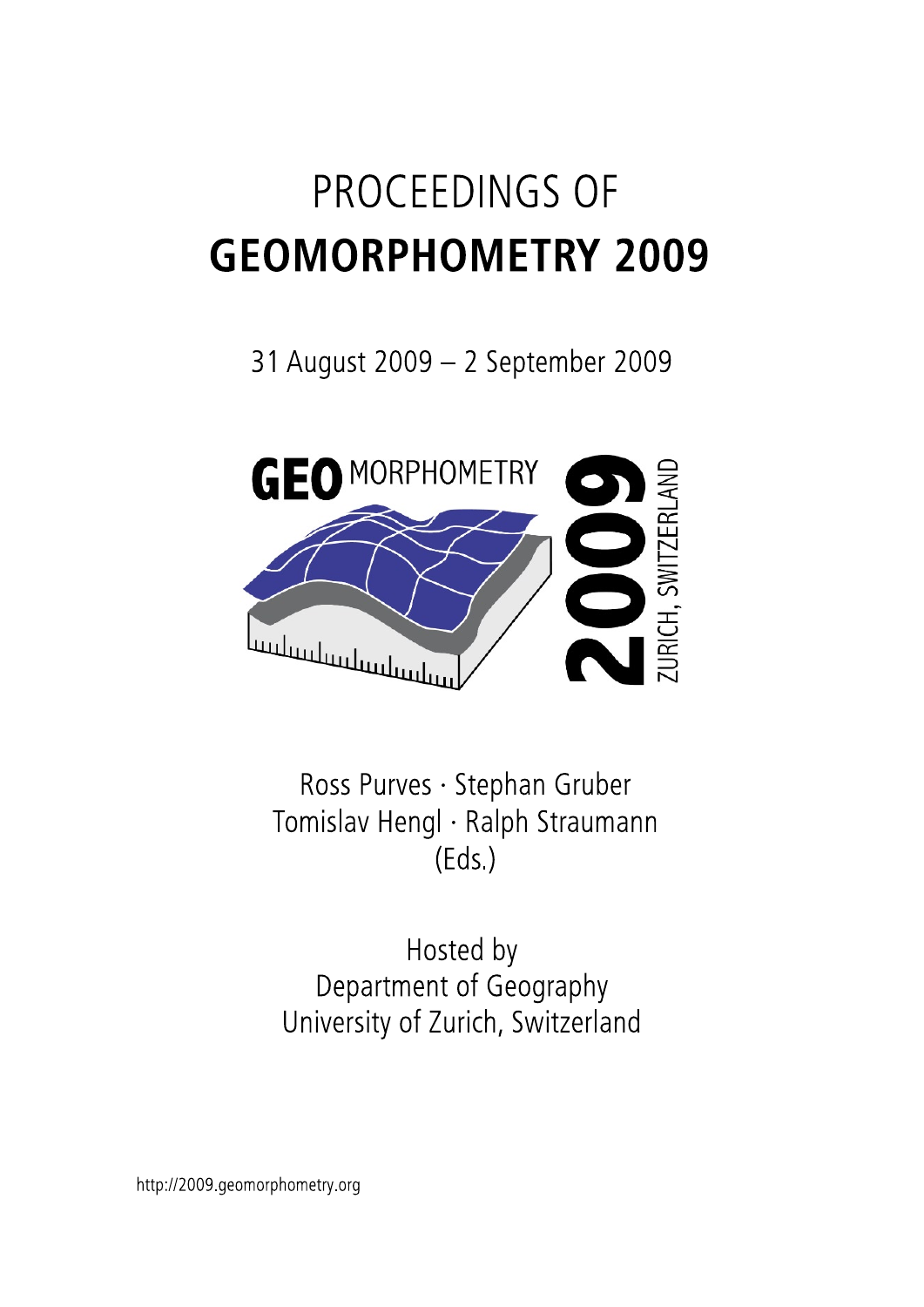### **Editors**

Ross Purves, Stephan Gruber, Ralph Straumann Department of Geography University of Zurich Winterthurerstrasse 190 CH-8057 Zurich Switzerland

ross.purves | stephan.gruber | ralph.straumann @geo.uzh.ch http://www.geo.uzh.ch

Tomislav Hengl Institute for Biodiversity and Ecosystem Dynamics University of Amsterdam Nieuwe Achtergracht 166 1018 WV Amsterdam The Netherlands

t.hengl@uva.nl http://www.science.uva.nl/ibed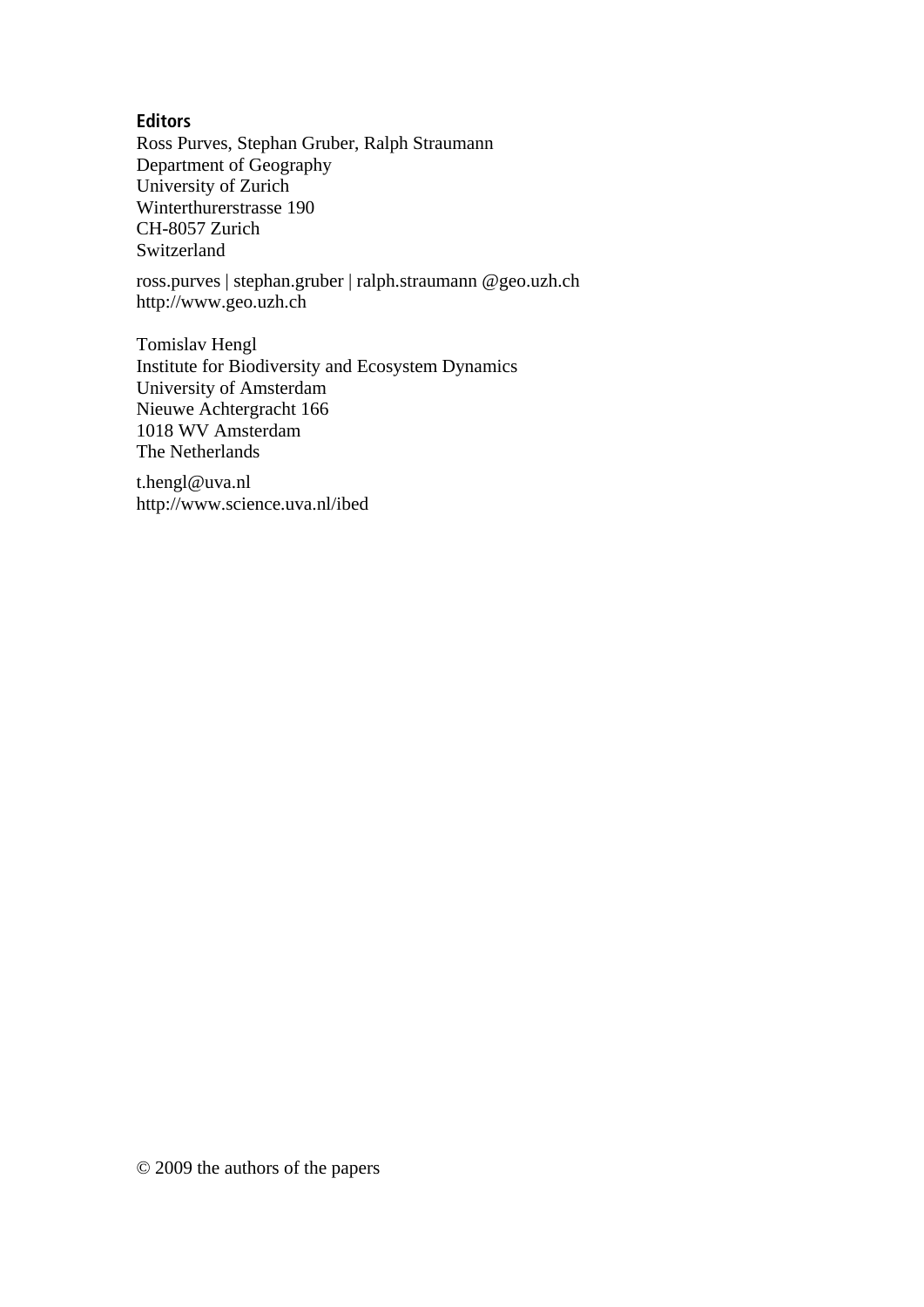#### **Organising Committee**

Ross Purves Stephan Gruber Tomislav Hengl Ralph Straumann

#### **Programme Committee**

Katherine Arrell, University of Leeds, UK Alexander Brenning, University of Waterloo, Canada Jürgen Böhner, University of Hamburg, Germany Olaf Conrad, University of Hamburg, Germany Lucian Dragut, University of Salzburg, Austria Ian Evans, Durham University, UK Peter Fisher, University of Leicester, UK John Gallant, CSIRO, Australia Paul Gessler, University of Idaho, USA Stephan Gruber, University of Zurich, Switzerland Peter L. Guth, US Naval Academy, USA Tomislav Hengl, University of Amsterdam, Netherlands Oliver Korup, WSL, Switzerland John Lindsay, University of Guelph, Canada Helena Mitasova, North Carolina State University, USA Peter Molnar, ETH Zurich, Switzerland Scott Peckham, Rivix, USA Ross Purves, University of Zurich, Switzerland Hannes I. Reuter, GISxperts, Germany Jochen Schmidt, NIWA, New Zealand Ralph Straumann, University of Zurich, Switzerland Andy Turner, Leeds University, UK Robert Weibel, University of Zurich, Switzerland John P. Wilson, University of Southern California, USA Jo Wood, City University London, UK Qiming Zhou, Hong Kong Baptist University, Hong Kong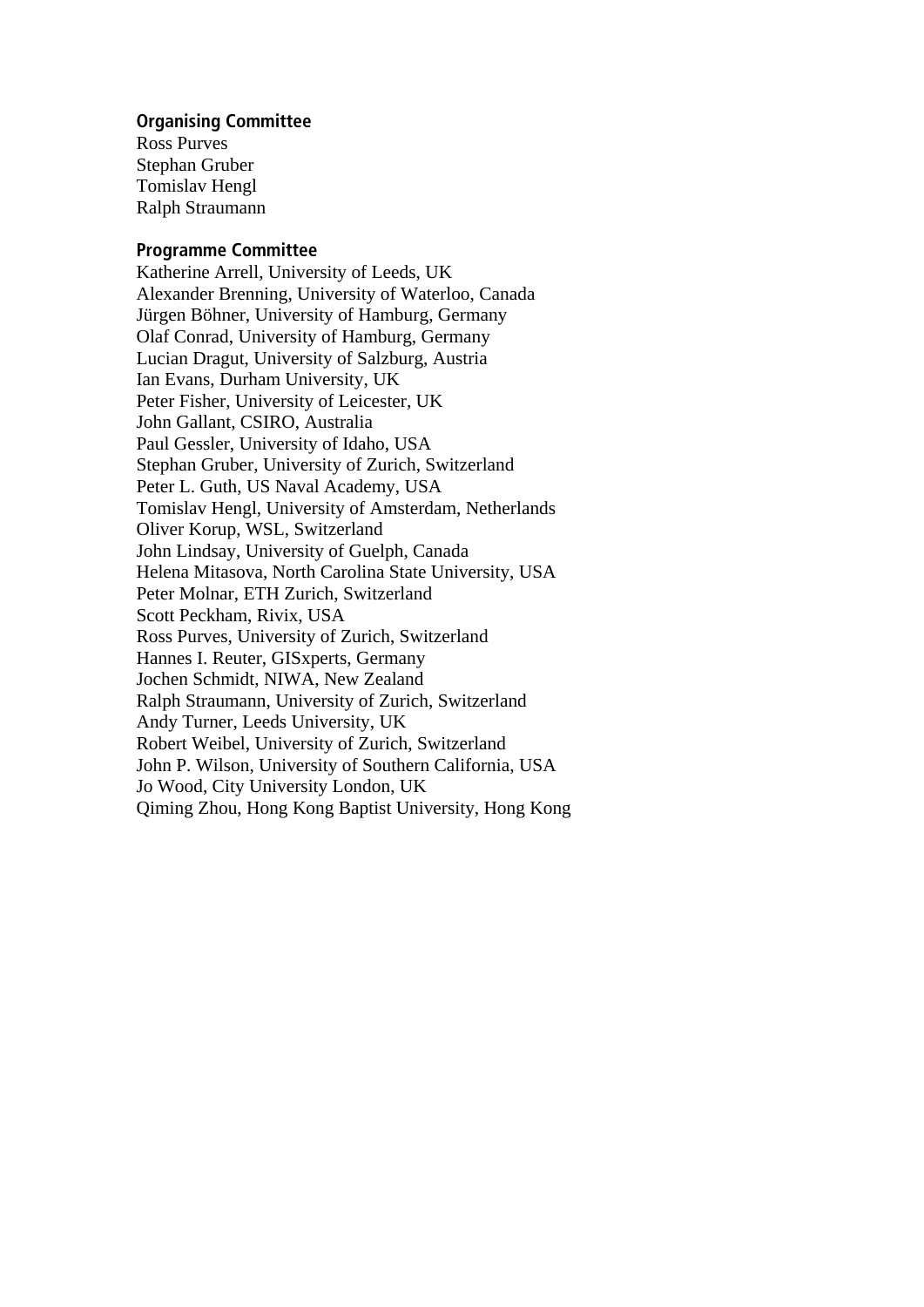## **Table of Contents**

| <b>Keynotes</b>                                                                                                                            |
|--------------------------------------------------------------------------------------------------------------------------------------------|
| Jo Wood                                                                                                                                    |
| From Land Form to Landforms: Bridging the<br>David M. Mark                                                                                 |
| <b>From Ontologies to Software</b>                                                                                                         |
| Ralph K. Straumann                                                                                                                         |
| SAGA vs GRASS: A Comparative Analysis of the Two Open<br>Tomislav Hengl, Carlos H. Grohmman, Roger S. Bivand, Olaf Conrad and Agustin Lobo |
| <b>Methodological Developments</b>                                                                                                         |
| John Gallant and Michael Hutchinson                                                                                                        |
| A New Algorithm for Creating DEMs with Smooth Elevation Profiles34<br>Scott Peckham                                                        |
| Calculation of Side-Separated Contributions to Stream<br>Thomas Grabs, Jan Seibert, Kelsey Jencso and Brian McGlynn                        |
| A Viewshed Based Classification of Landscapes Using Geomorphometrics 44<br>Justin Washtell, Stephen Carver and Katherine Arrell            |
| <b>Extracting Landscape Elements</b>                                                                                                       |
| Correlation of Radial Profiles Extracted from Automatic Detected<br>Svein Olav Krøgli, Henning Dypvik and Bernd Etzelmüller                |
| Structuring the Digital Elevation Model into Landform<br>Bård Romstad and Bernd Etzelmüller                                                |
| Multi-Scale and Object-Oriented Image Analysis of High-Res<br>Niels Anders, Harry Seijmonsbergen and Willem Bouten                         |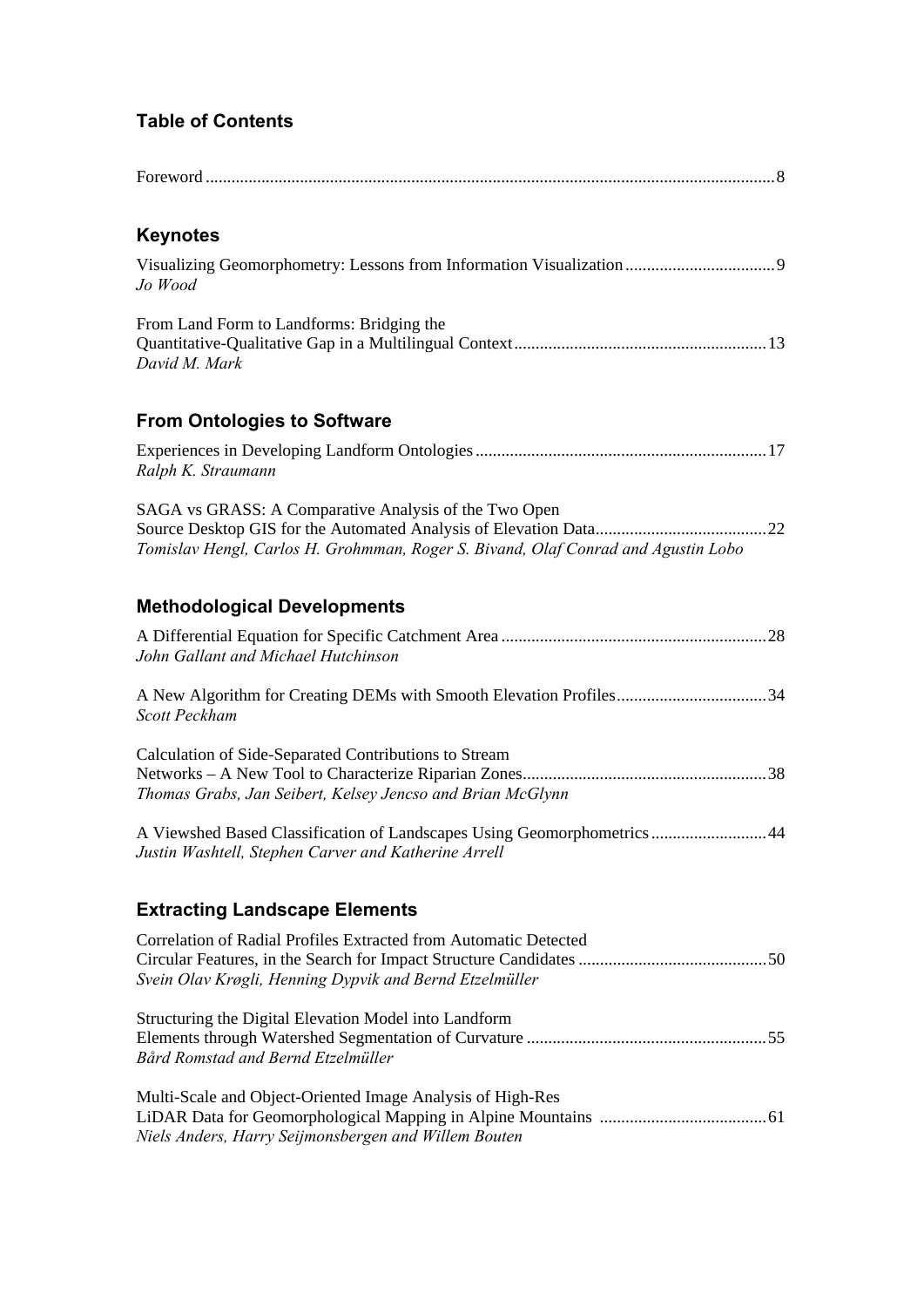# **Soil Mapping and Properties**

| Use of Digital Terrain Analysis and Classification Trees for<br>Rania Bou Kheir, Mogens Greve and Peder Bocher                                                                                      |
|-----------------------------------------------------------------------------------------------------------------------------------------------------------------------------------------------------|
| Geomorphometric Analyses of LiDAR Digital Terrain Models for Digital Soil Mapping 74<br>Korbinian Kringer, Markus Tusch, Clemens Geitner,<br>Martin Rutzinger, Christoph Wiegand and Gertraud Meißl |
| Markus Möller, Thomas Koschitzki and Klaus-Jörg Hartmann                                                                                                                                            |
| Mapping Continuous Soil Depth Functions in the Edgeroi District, NSW,<br>Brendan Malone, B. Minasny, A. B. McBratney                                                                                |
| <b>Global-Scale Geomorphometry</b>                                                                                                                                                                  |
| Physiographic Classification of the Ocean Floor:<br>Marcello A. V. Gorini                                                                                                                           |
| Global Survey of Organized Landforms: Recognizing Linear Sand Dunes  106<br>Peter Guth                                                                                                              |
| WorldTerrain - A Contribution to the Global Geomorphometric Atlas 116<br>Hannes Isaak Reuter and Andrew Nelson                                                                                      |
| <b>Multiscale Methods</b>                                                                                                                                                                           |
| Katherine Arrell and Stephen Carver                                                                                                                                                                 |
| Laplace-Gradient Wavelet Pyramid and Multiscale<br>Michael Kalbermatten, Dimitri Van De Ville,<br>Stéphane Joost, Michael Unser and François Golay                                                  |
| Lucian Drăguț, Clemens Eisank, Thomas Strasser and Thomas Blaschke                                                                                                                                  |
| Surface Roughness of Topography: A Multi-Scale Analysis<br>Carlos Grohmann, Mike Smith and Claudio Riccomini                                                                                        |
| <b>Data Considerations</b>                                                                                                                                                                          |
| John Gallant and Arthur Read                                                                                                                                                                        |
| Preprocessing of Digital Elevation Models – Derived from Laser<br>Scanning and Radar Interferometry – for Terrain Analysis in Geosciences  155<br>Rüdiger Köthe and Michael Bock                    |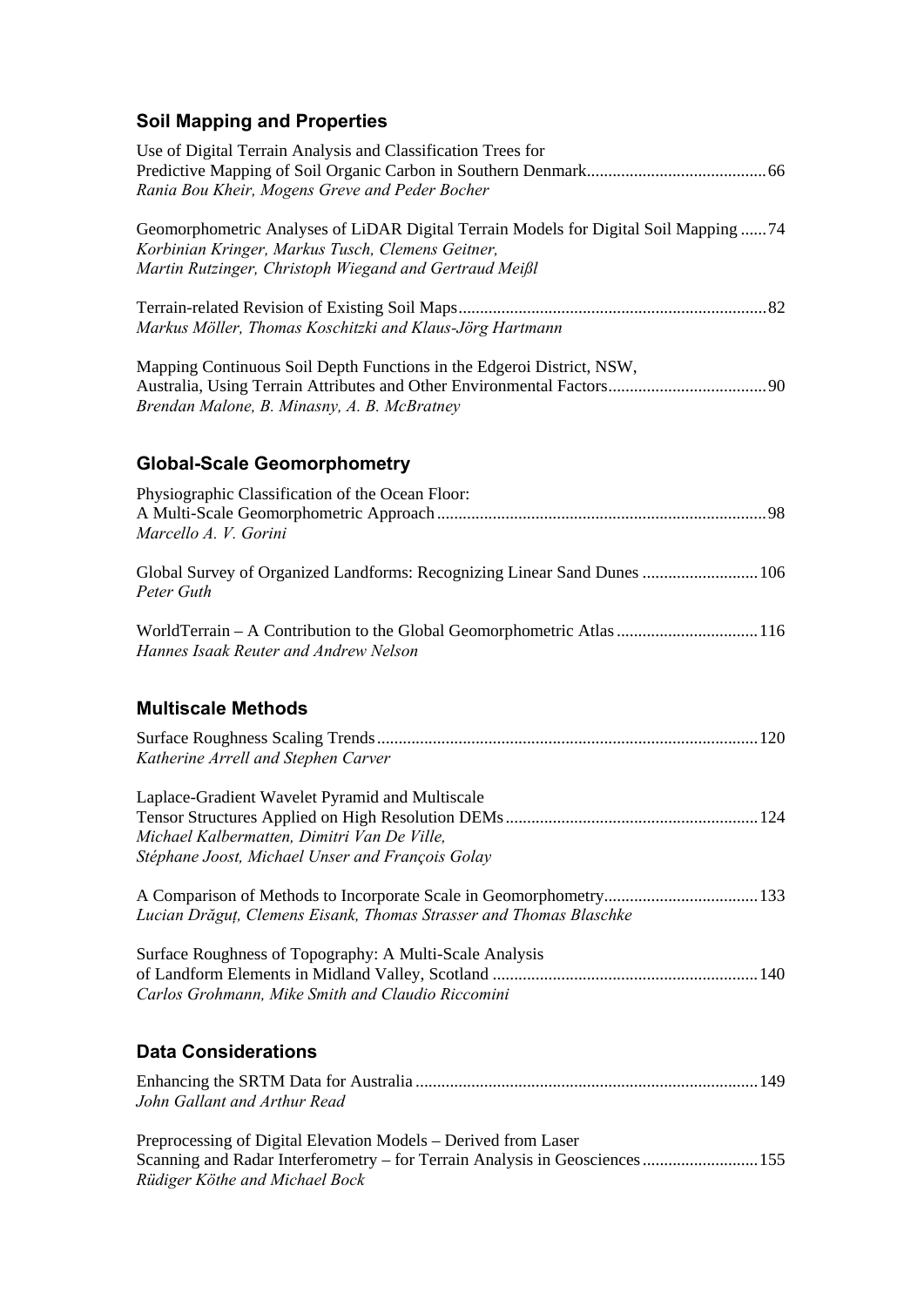Investigations on the Relation of Geomorphological Parameters to DEM Accuracy.............162 *Haris Papasaika and Emmanuel Baltsavias*

## **Geomorphological Applications**

| Fast Stream Extraction from Large, Radar-Based |  |
|------------------------------------------------|--|
|                                                |  |
| Markus Metz, Helena Mitasova and Russel Harmon |  |